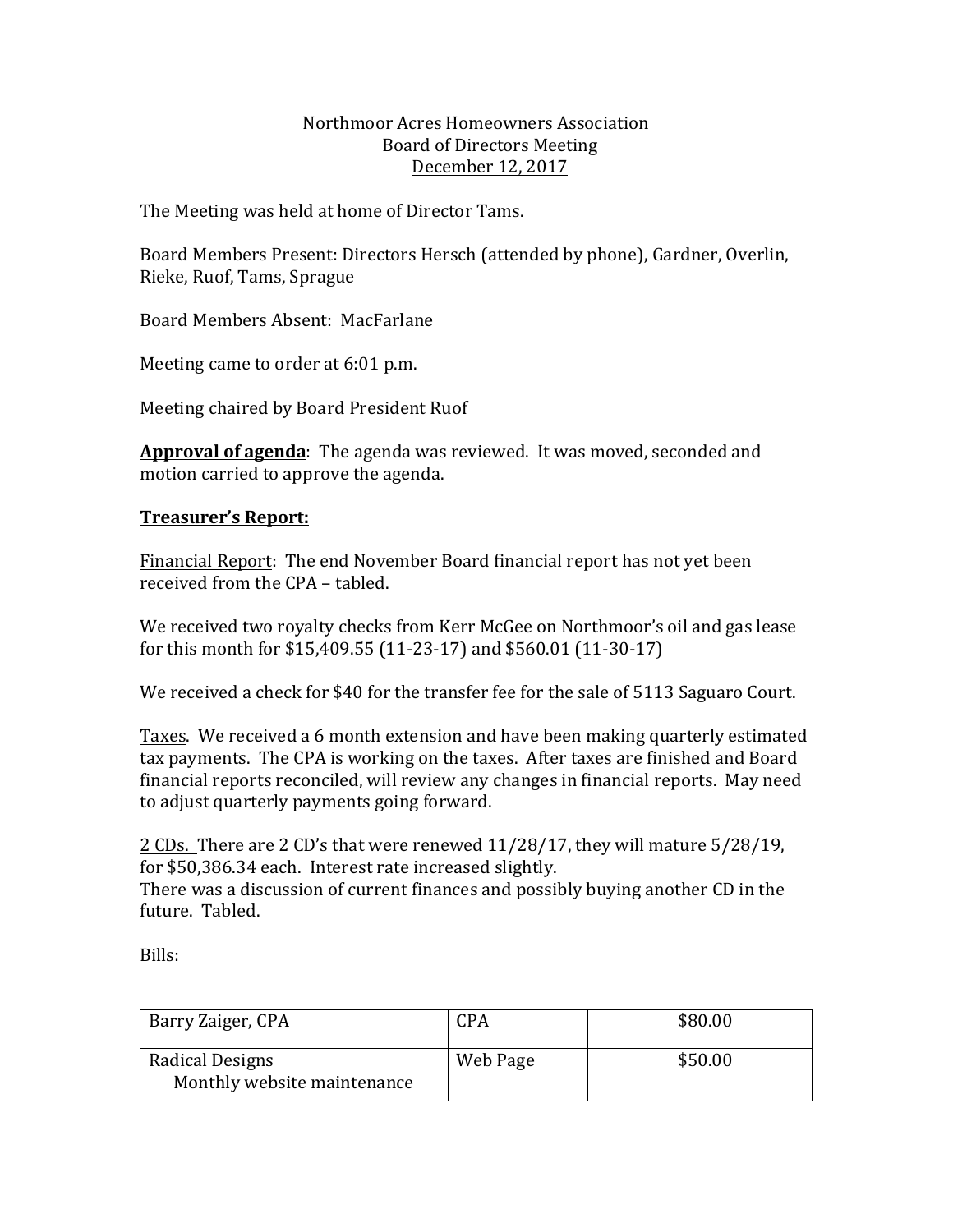| <b>IRS</b>                  | Taxes | \$12,700.00 |
|-----------------------------|-------|-------------|
| Estimated quarterly payment |       |             |
| CO Dept Revenue             | Taxes | \$2,100.00  |
| Estimated quarterly payment |       |             |
| <b>TOTAL</b>                |       | \$14,930.00 |

It was moved, seconded and motion carried to pay the bills.

**Secretary's Report**. November secretary's report is tabled – secretary is ill. Discussion – consider sending a realtor letter to realtor for 20287 Northmoor Drive.

**President/Vice President's Report.** President Ruof reported on status of letters/invoices/routine business. Details follow below. 20064 Cactus Drive. Invoice sent with 5<sup>th</sup> late fee. Received and filled out online Agricultural Survey form on 11/9/17 Obtaining documents and computer from prior webmaster.

# **Old Business Covenant Enforcement:**

Discussed several items on watch list – no current action needed.

# **Old Business Other:**

20064 Cactus Drive. Invoice for December sent with 5<sup>th</sup> late fee.

Chimp Mail Training. Need to do.

### **New Business:**

5411 Sage Court. Shipping container. It was moved, seconded and motion carried to approve sending the draft letter to the homeowner.

Contract with Berthoud. It was moved, seconded and motion carried to authorize President Ruof to sign the contract with Berthoud for the monthly Board meetings up to \$200. Discussion of how to handle notification of Board meeting place/date/time changes, using our website.

Offer From Wolf Resources. Wolf sent an offer to purchase our mineral rights. There was discussion. No action required.

Insurance letter. A generic letter was received from Travelers announcing a limitation when two or more policies apply to the same injury/damage or loss. Discussion of other insurance issues.